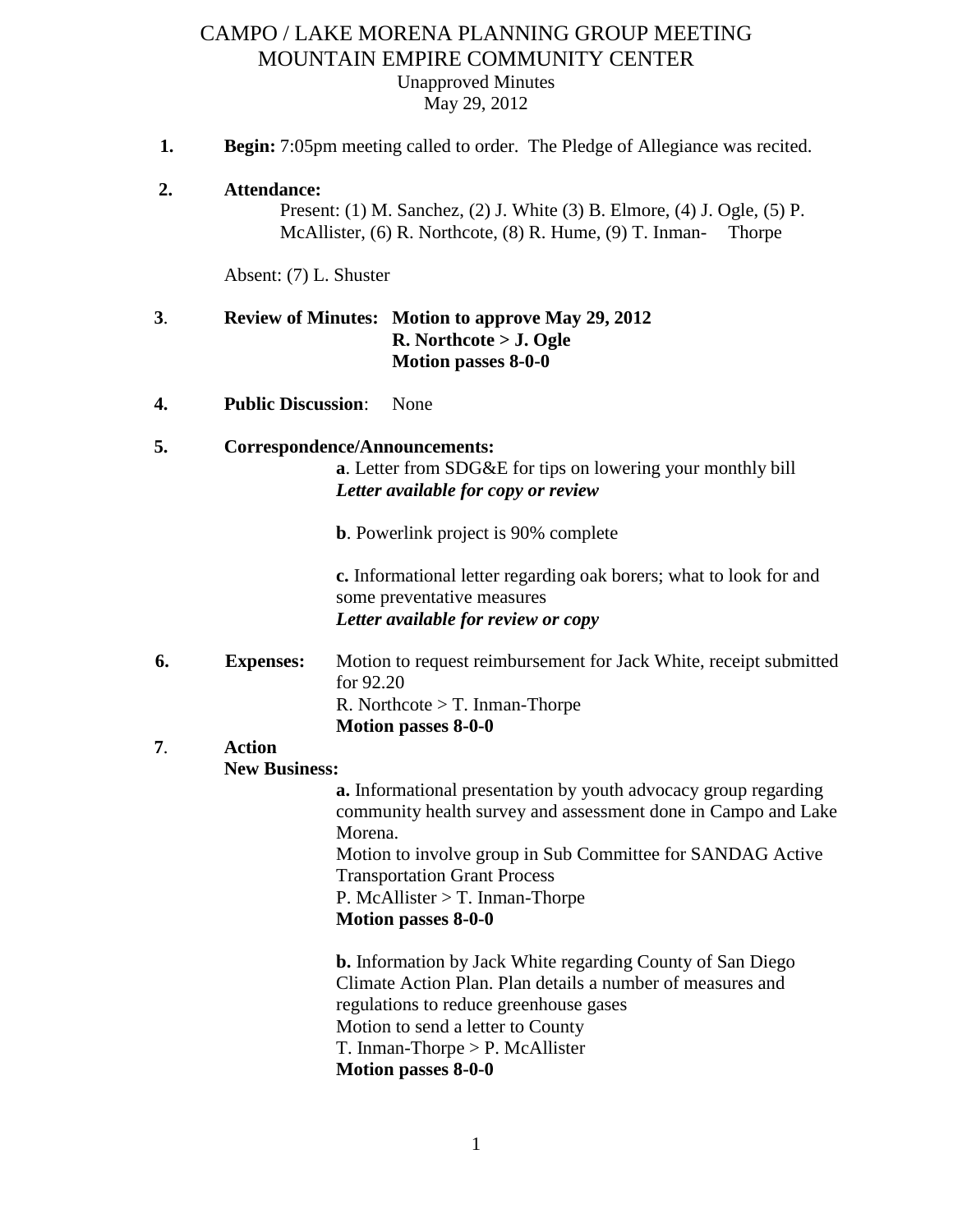Subcommittee to include Jock Ogle, Brain Elmore and Diane Richards

**c.** Cameron Durckel from SDG&E would like to perform limited construction activities during extended hours on Mondays through Saturdays at specific locations along the Sunrise Power Link Project.

Motion to reject request T. Inman-Thorpe > P. McAllister **Motion passes 6-0-2** Mitch and Brian oppose

d. Cameron Durckel (information only) SDG&E needs to remove temporary netting located on I-8 and La Posta Rd. during on Sunday morning in June. Request to work between sunrise and 10:00am. Caltrans will only allow this work on Sunday.

e. Community member would like to have the support of the Planning Group to re-open communications with County regarding red curb painting issue. P. McAllister > T. Inman-Thorpe **Motion passes 8-0-0**

f. Sound Level Ordinance POD 10-007 and possible impacts on noise levels in the rural back country. See letter from Jamul Dulzura Planning Group. Motion to write a letter regarding overall ambient noises T. Inman-Thorpe > R. Northcote **Motion passes8-0-0** Jack White and Tammy Inman-Thorpe to write letter

g. Don Kraft regarding building permit for two story garage and recreation room. Motion to support project R. Northcote > B. Elmore **Motion passes8-0-0**

h. Freedom Ranch Proposed Project letter review scoping document. Motion to form subcommittee T. Inman-Thorpe > J. Ogle **Motion passes 8-0-0** Subcommittee to include Amanda Gonzales, Diane Richards and Tammy Inman-Thorpe

### **Old Business:**

**a.** Freedom Ranch Major Use Permit Modification letter by Subcommittee.

Motion to approve as preliminary letter more information will be added to follow up letter.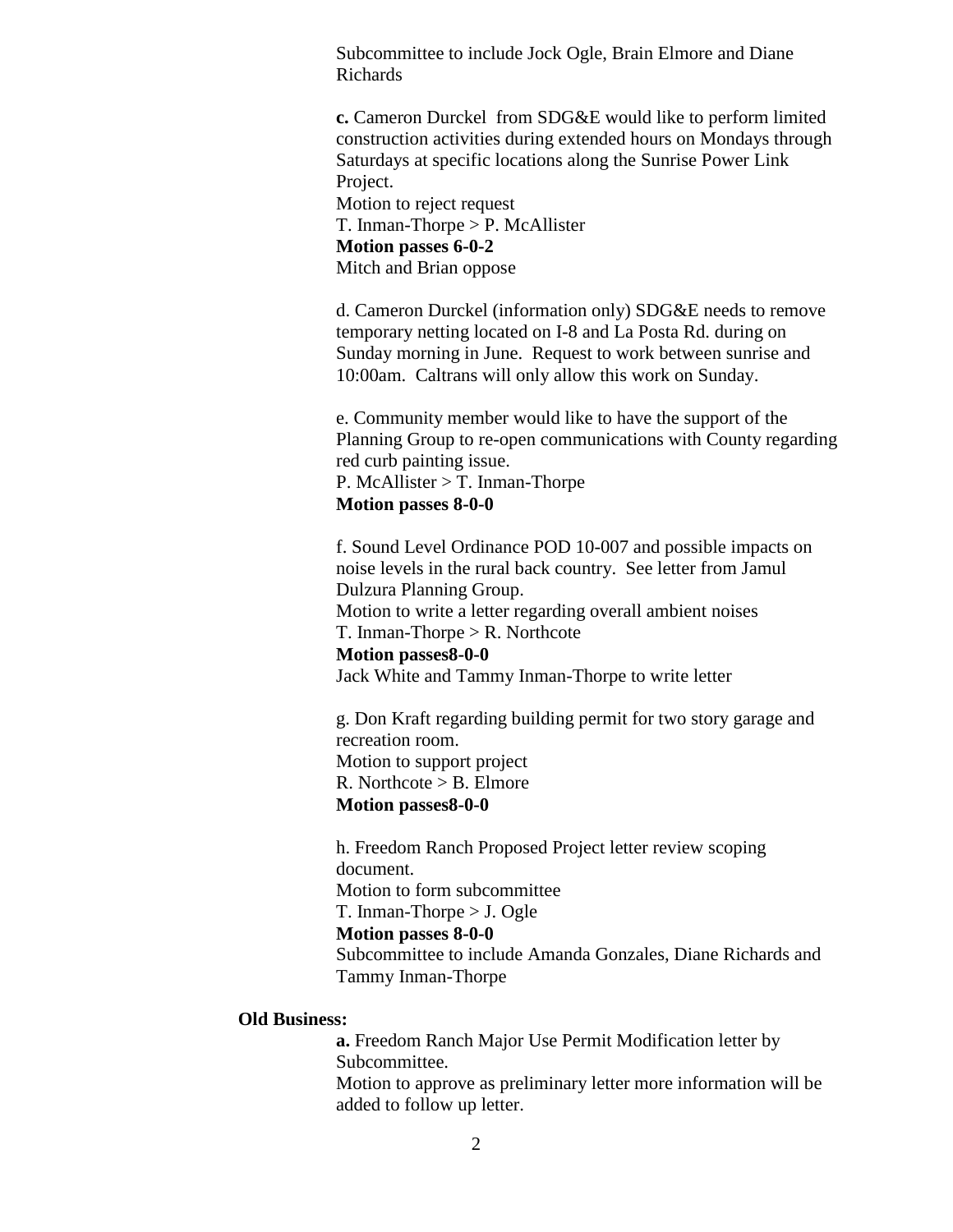|                    | $R.$ Northcote $> P.$ McAllister<br><b>Motion passes 8-0-0</b>                                                                                                     |
|--------------------|--------------------------------------------------------------------------------------------------------------------------------------------------------------------|
|                    | <b>b.</b> Sam Diego County Wind Ordinance letter by Subcommittee.<br>Motion to accept letter and send<br>P. McAllister $>$ B. Elmore<br><b>Motion passes 8-0-0</b> |
|                    | c. General Plan Update Zoning Clean-up 2012 property specific<br>letter.<br>Motion to accept letter and send<br>R. Northcote $>$ J. Ogle<br>Motion passes 8-0-0.   |
| Next agenda items: | AB2551- Tax 501 C3 building projects East County Renewable<br>Coalition wind energy bills.                                                                         |
| Adjournment:       | Motion to adjourn 8:45<br>T. Inman-Thorpe $>$ R. Northcote<br>Motion passes 8-0-0                                                                                  |